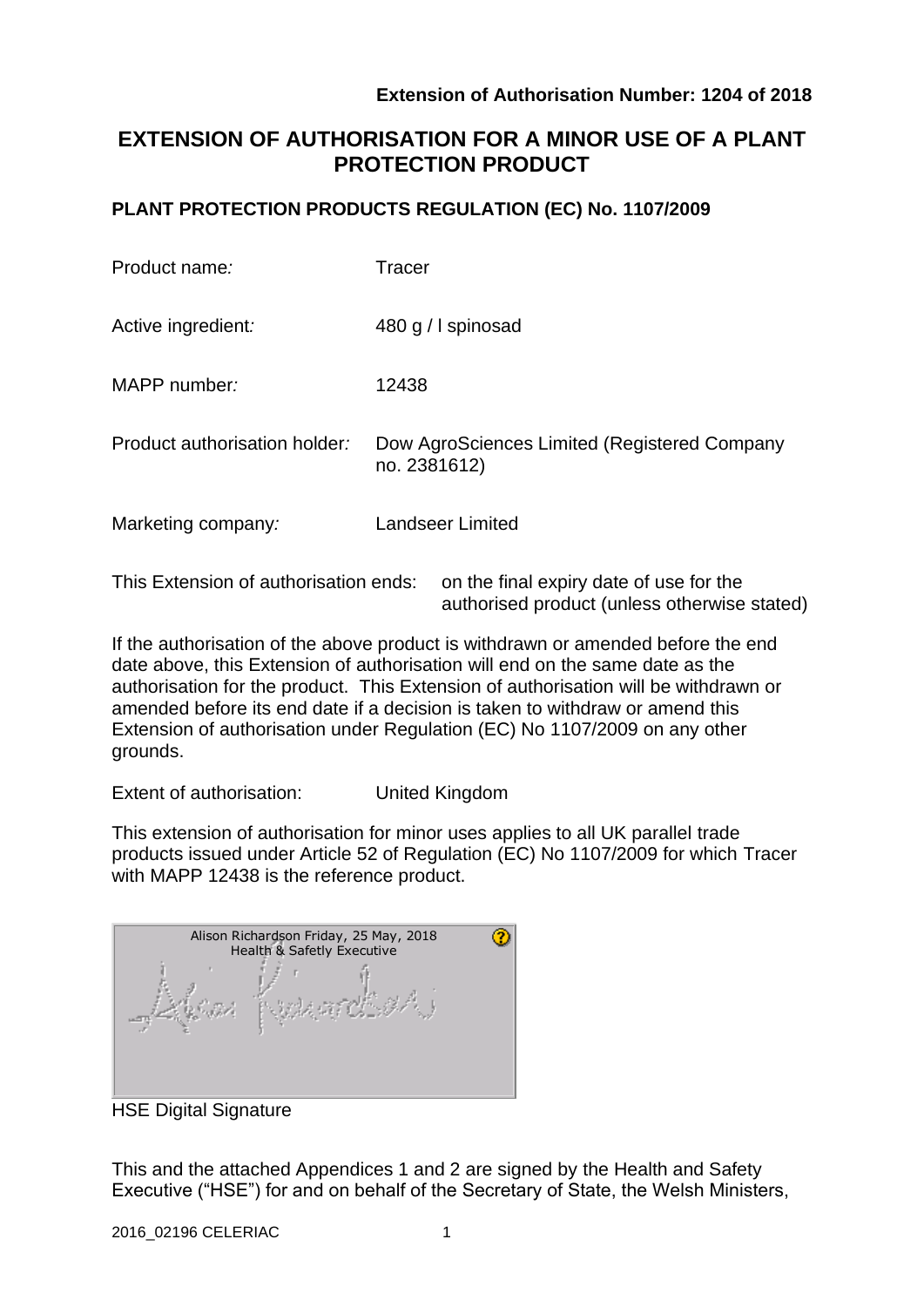the Scottish Ministers and the Department of Agriculture, Environment and Rural Affairs in Northern Ireland.

Date of issue: 25 May 2018

### **EXPLANATORY NOTES**

- 1. This is Extension of authorisation number 1204 of 2018 and supersedes 1533 of 2017.
- 2. This Extension of authorisation will be published on the website of the Chemicals Regulation Division of the HSE.
- 3. Application reference number: COP 2016/02196
- 4. Persons using the product to which this Extension of authorisation applies should acquaint themselves with and observe all requirements contained in the Regulation (EC) No 1107/2009, including the duty on the holder of any Extension of authorisation to notify information on potentially dangerous effects, a contravention of which is a criminal offence under those Regulations.
- 5. Neither the efficacy nor the phytotoxicity of the product for which this Extension of authorisation has been granted has been assessed and, as such, the user bears the risk in respect of failures concerning its efficacy and phytotoxicity.

### **ADVISORY INFORMATION**

This Extension of Authorisation relates to the use of 'Tracer' (M12438) as an insecticide on outdoor swede, turnip and celeriac and protected courgette, pattison (summer squash), melon and pumpkin and chicory (witloof) grown under permanent protection. The authorisation is for the control of leaf-eating caterpillars, thrips and leaf miners. Applications should be made in 200 - 600 litres water per hectare via conventional hydraulic sprayers. Users must follow the resistance guidance below.

IMPORTANT: When applying this product under the terms of this Extension of Authorisation, comply with any resistance guidance or restrictions stated on the product label.

Total reliance on one pesticide will hasten the development of resistance. Pesticides of different chemical types or alternative control measures should be included in the planned programme. Alternating with different modes of action is a recognised antiresistance strategy.

Do not use 'TRACER' on consecutive generations for insects which show a high risk of resistance such as thrips species.

For protected crops apply a maximum of 2 consecutive sprays followed by a minimum 28 day interval before any further application of TRACER.

A maximum of three applications of TRACER are permitted per crop, including treatment in propagation.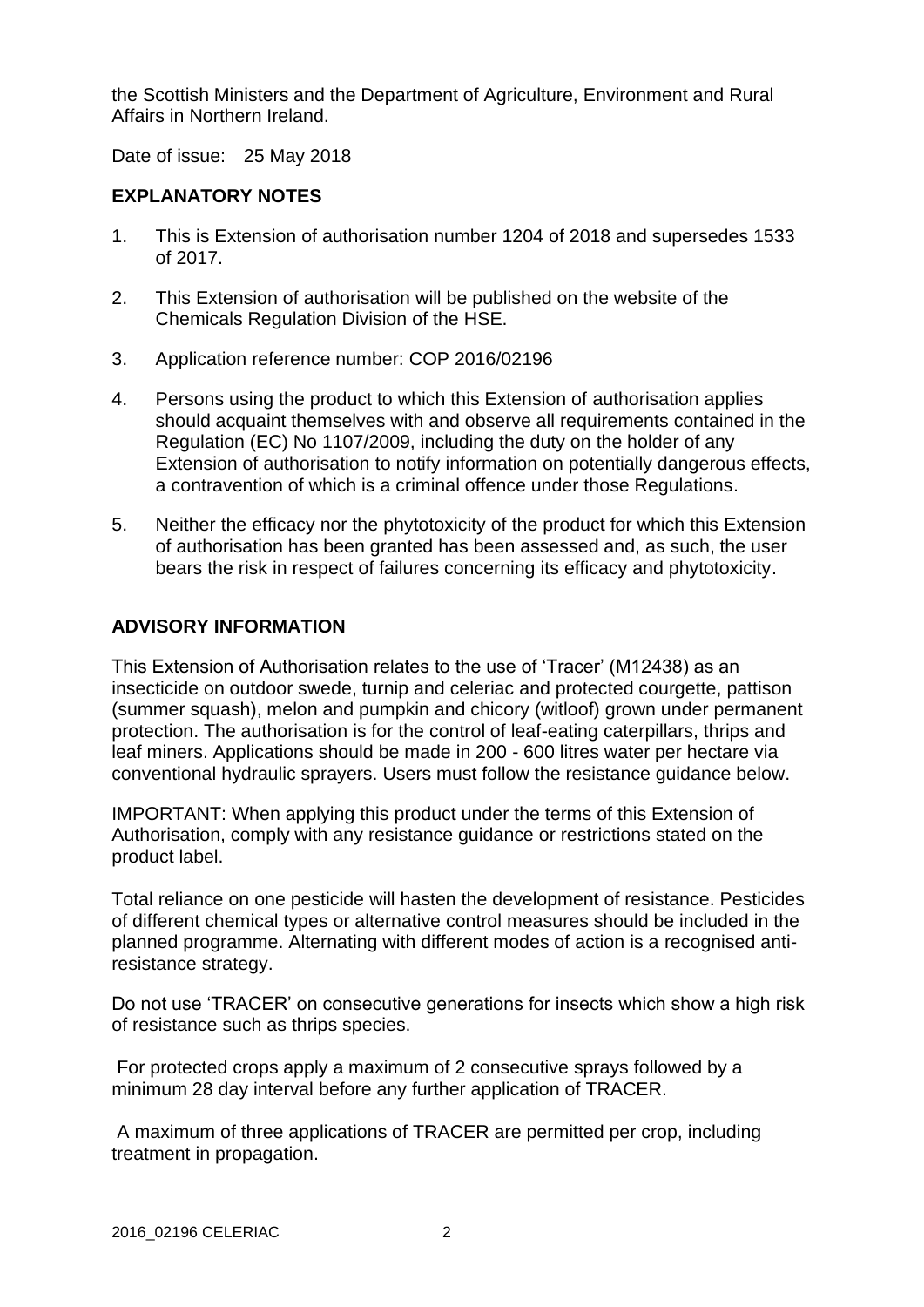Populations of Western flower thrips and onion thrips have shown resistance to certain chemical groups including spinosad. Where this occurs, populations are unlikely to be satisfactorily controlled.

Applications should be targeted against early insect developmental stages whenever possible.

Restrict the total number of applications to no more than 6 applications of any spinosad containing product per glasshouse/protected structure in a 12 month period.

This Extension of Authorisation has been re-issued to update and revise the resistance advice in light of new information regarding the resistance of certain pest species to spinosad.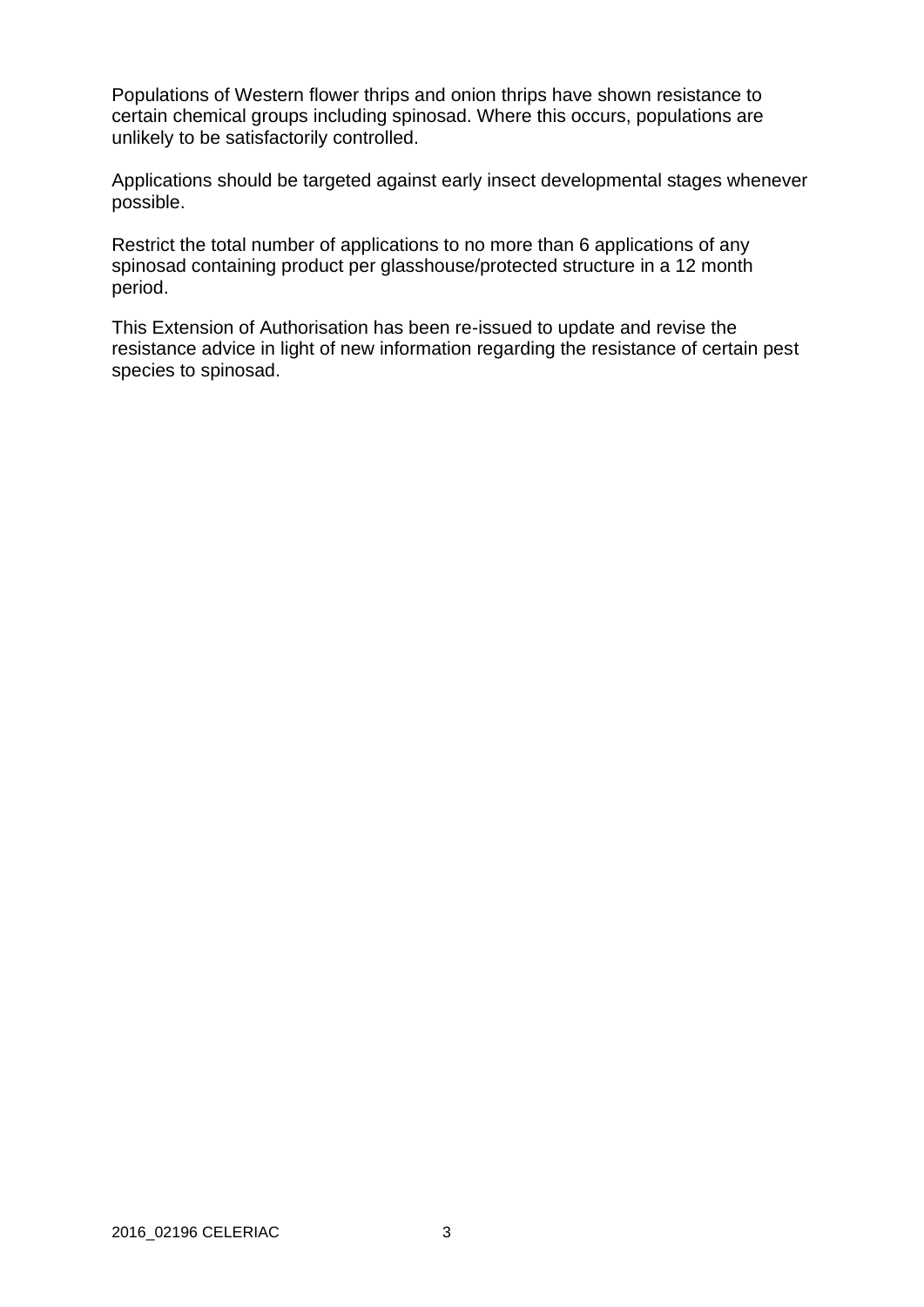## **APPENDIX 1: CONDITIONS OF EXTENSION OF AUTHORISATION**

The conditions below are obligatory. They must be complied with when the Extension of authorisation occurs. Failure to comply with the following conditions will result in the withdrawal or amendment of the Extension of authorisation under Regulation (EC) No 1107/2009 and may result in other enforcement action, including prosecution. For the purposes of this Extension of authorisation only, the conditions and/or requirements shown below supersede any corresponding conditions and/or requirements set out on the label or otherwise provided for under the product authorisation **which would otherwise apply**.

**Use:**

| Field of use:                                                             | <b>ONLY AS AN INSECTICIDE</b> |                            |                    |                                             |                                                   |                                |  |  |  |
|---------------------------------------------------------------------------|-------------------------------|----------------------------|--------------------|---------------------------------------------|---------------------------------------------------|--------------------------------|--|--|--|
| User:                                                                     | Professional                  |                            |                    |                                             |                                                   |                                |  |  |  |
| Crops/situations:                                                         | Maximum                       | individual dose:           | dose: (ml<br>crop) | Maximum total<br>product / ha /             | Maximum<br>number of<br>treatments: (per<br>crop) | Latest time of<br>application: |  |  |  |
| Outdoor crops of<br>celeriac, swede,<br>turnip                            | / ha                          | 200 ml product             |                    |                                             | 3                                                 | 3 days before<br>harvest       |  |  |  |
| Outdoor<br>courgette and<br>pattison                                      | /ha                           | 200 ml product             |                    | 500 Maximum<br>of three<br>applications per |                                                   | 3 days before<br>harvest       |  |  |  |
| Protected crops<br>of melon,<br>pumpkin                                   | /ha                           | 200 ml product             |                    |                                             | 3                                                 | 3 days before<br>harvest       |  |  |  |
| Permanent<br>protection with<br>full enclosure<br>chicory (witloof)       | / $m2$                        | 0.25 ml product -          |                    |                                             | 1                                                 | 18 days before<br>harvest      |  |  |  |
| The following Aquatic Buffer Zones must be observed:<br>Crops/situations: |                               | zone distance<br>(metres): |                    | Aquatic buffer Comment:                     |                                                   |                                |  |  |  |
| Celeriac, swede, turnip                                                   |                               | 5                          |                    | see Environmental Protection Phrase 1       |                                                   |                                |  |  |  |
| Melon, pumpkin                                                            |                               | 10                         |                    | see Environmental Protection Phrase 2       |                                                   |                                |  |  |  |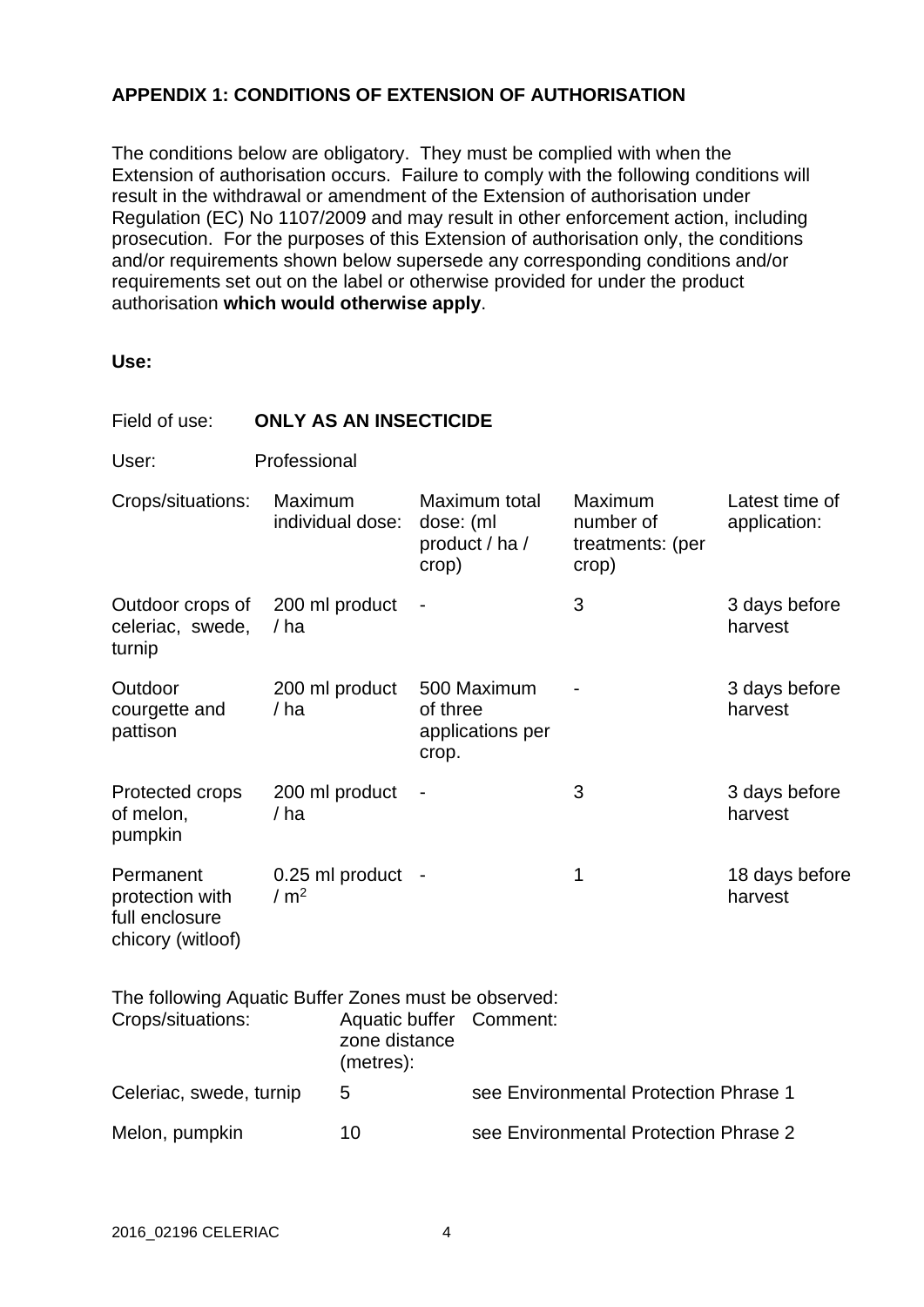Operator Protection:

(1) Engineering control of operator exposure must be used where reasonably practicable in addition to the following personal protective equipment:

> Operators must wear suitable protective gloves when handling contaminated surfaces or handling freshly treated material.

(2) However, engineering controls may replace personal protective equipment if a COSHH assessment shows that they provide an equal or higher standard of protection.

Environmental protection:

(1) Crops/situations with 5m buffer zone:

Since there is a risk to aquatic life from use, direct spray from horizontal boom sprayers must not be allowed to fall within 5m of the top of the bank of any static or flowing waterbody or within 1m of the top of a ditch which is dry at the time of application.

Spray must be aimed away from water.

Spray from hand-held sprayers must not be allowed to fall within 1m of the top of the bank of a static or flowing waterbody. Spray must be aimed away from water.

(2) Crops/situations with >5m buffer zone:

Since there is a risk to aquatic life from use, direct spray from horizontal boom and hand held sprayers must not be allowed to fall within the distance specified for the crop of the top of the bank of any static or flowing waterbody or within 1m of the top of a ditch which is dry at the time of application.

Spray must be aimed away from water.

- (3) Buffer zones must be measured in accordance with the guidance set out in the HSE Chemicals Regulation Division's website and any amendments made to it.
- (4) The results of the LERAP must be recorded in written form and must be available for a period of three years for inspection to any person entitled to exercise enforcement powers under or in connection with the Plant Protection Products Regulations 2011 or the Plant Protection Products (Sustainable Use)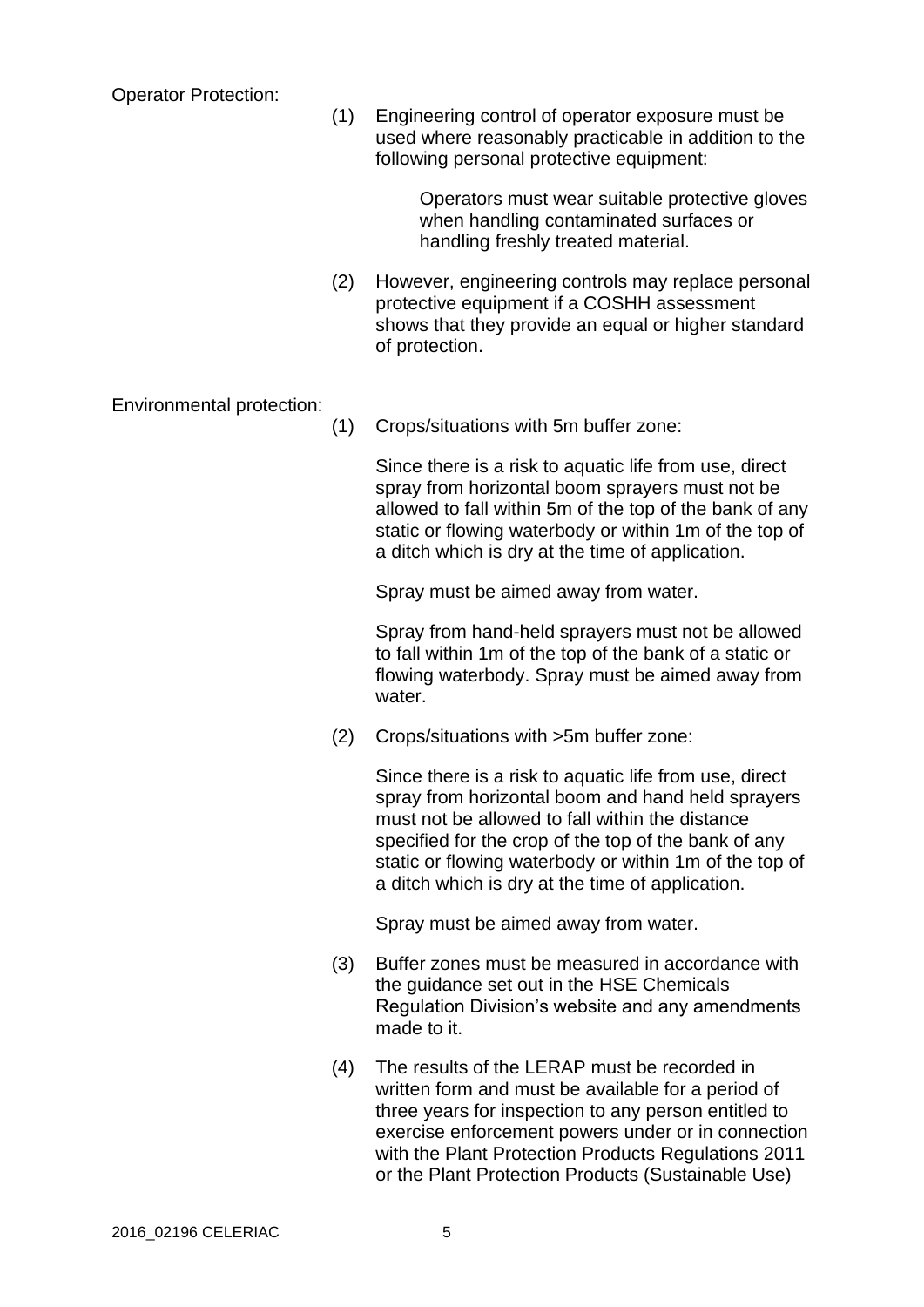Regulations 2012. (An electronic record will satisfy the requirement for a written record, providing it is similarly available for inspection and can be copied).

- (5) Detailed guidance on LERAPs and how to conduct a LERAP are contained in the guidance documents available from HSE Chemicals Regulation Division's website. All LERAPs must be carried out in accordance with this Guidance and any amendments that are made to it.
- (6) Where the buffer zone is greater than 5m then it must not be reduced under the LERAP scheme.

Other specific restrictions:

- (1) When used on crops/situations with a greater than 5m aquatic buffer zone this product must not be applied via hand-held equipment.
- (2) This product must only be applied in accordance with the terms of this extension of authorisation, the product label and/or leaflet and any additional guidance on extensions of authorisation.
- (3) For chicory treatment must only be made under 'permanent protection' situations which provide full enclosure (including continuous top and side barriers down to below ground level) and which are present and maintained over a number of years.

Reasonable precautions must be taken to prevent access of birds, wild mammals and honey bees to treated crops.

To minimise airborne environmental exposure, vents, doors and other openings must be closed during and after application until the applied product has fully settled.